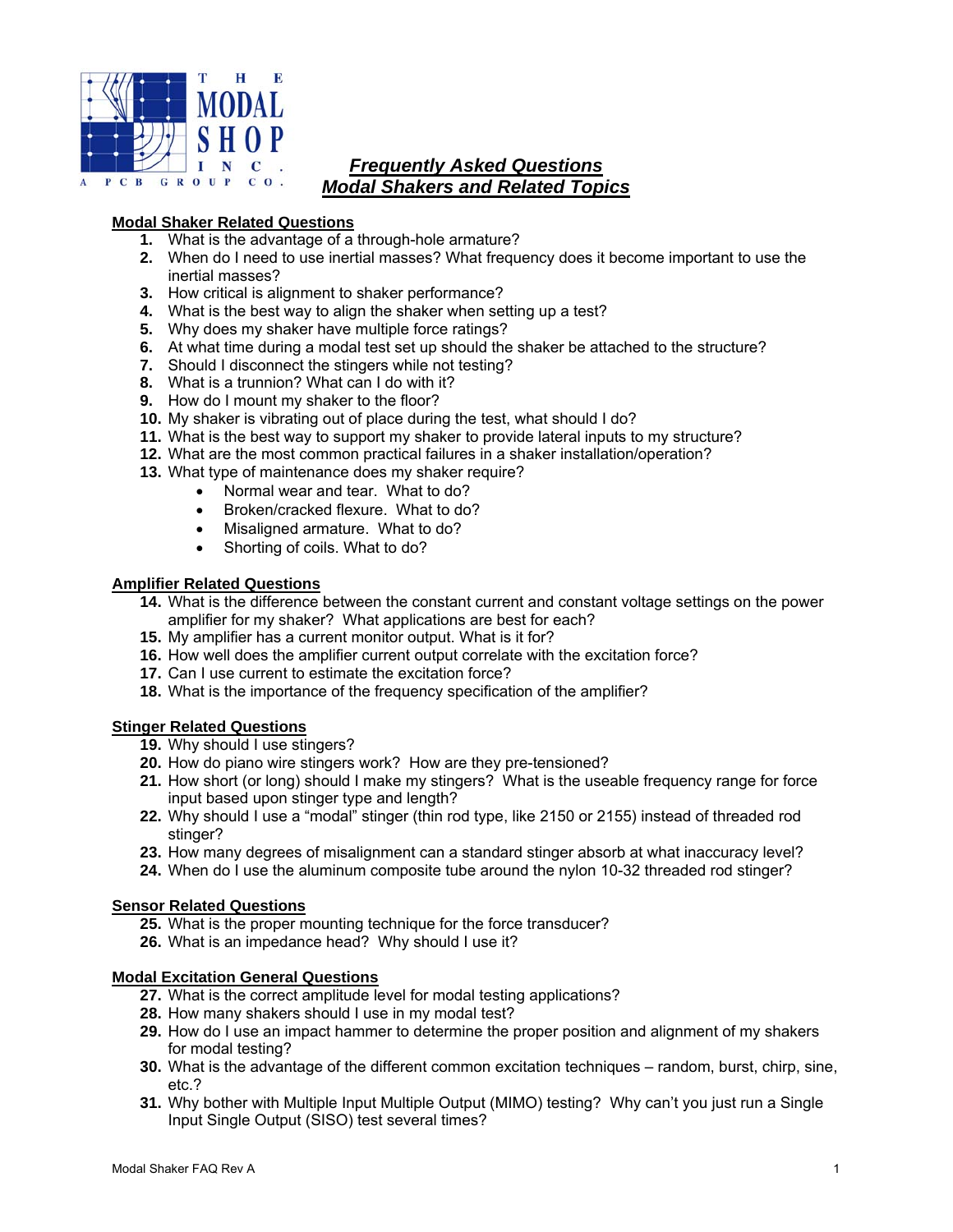# **Modal Shaker Related Questions**

#### **1. What is the advantage of a through-hole armature?**

With conventional vibration testing using a shaker with a traditional mounting platform design, the test article is directly attached to the top surface of the armature with some base excitation applied, usually monitored by controlling prescribed acceleration. The device under test (DUT) is normally subjected to an operating environment, generic spectrum or an excessive environment to determine if the equipment is suitable for the intended service. A typical configuration is shown.



Figure 1 – Typical shaker qualification configuration

In the early days of modal testing with shaker excitation, smaller shakers were used to apply low level excitation to be able to measure a frequency response function. Usually the shaker was attached with a long rod, commonly referred to as a stinger or quill, in order to impart force to the structure. (The purpose of the stinger was to try to dynamically decouple the shaker from the structure.)

Because these traditional shakers were typically used for base excitation, the armature attachment configuration was not optimal. Usually, some type of left-right thread arrangement was made or af collar was designed to enable an easier attachment to the shaker. It was a rather difficult arrangement no matter how the connection was made. In addition, thought had to be given to shaker position and actual length of the stinger needed. If a different length stinger was needed, then the shaker needed to be reoriented and realigned as different stinger lengths were used for the modal test. Overall, the set up of the shaker for a modal test was very difficult and cumbersome.

Due to all these problems, thought was given to specific design configurations that were better suited for modal testing applications. This gave rise to the through-hole armature with a chuck and collet design (like gripping a drill bit on a hand drill) that enabled very easy attachment of the shaker to the modal test article. A long stinger can be slid into the shaker's through-hole armature, threaded to the force transducer attached to the test article, properly aligned, and then clamped down with the chuck and collet at the appropriate length. These components are shown as an exploded view in Figure 2 below, and a video demonstrating actual installment is posted at http://www.youtube.com/watch?v=VP\_X-8TUtOU. This design also accommodates stingers of different lengths if needed. This arrangement is so simple that it is difficult to imagine having to set up the test without this important feature.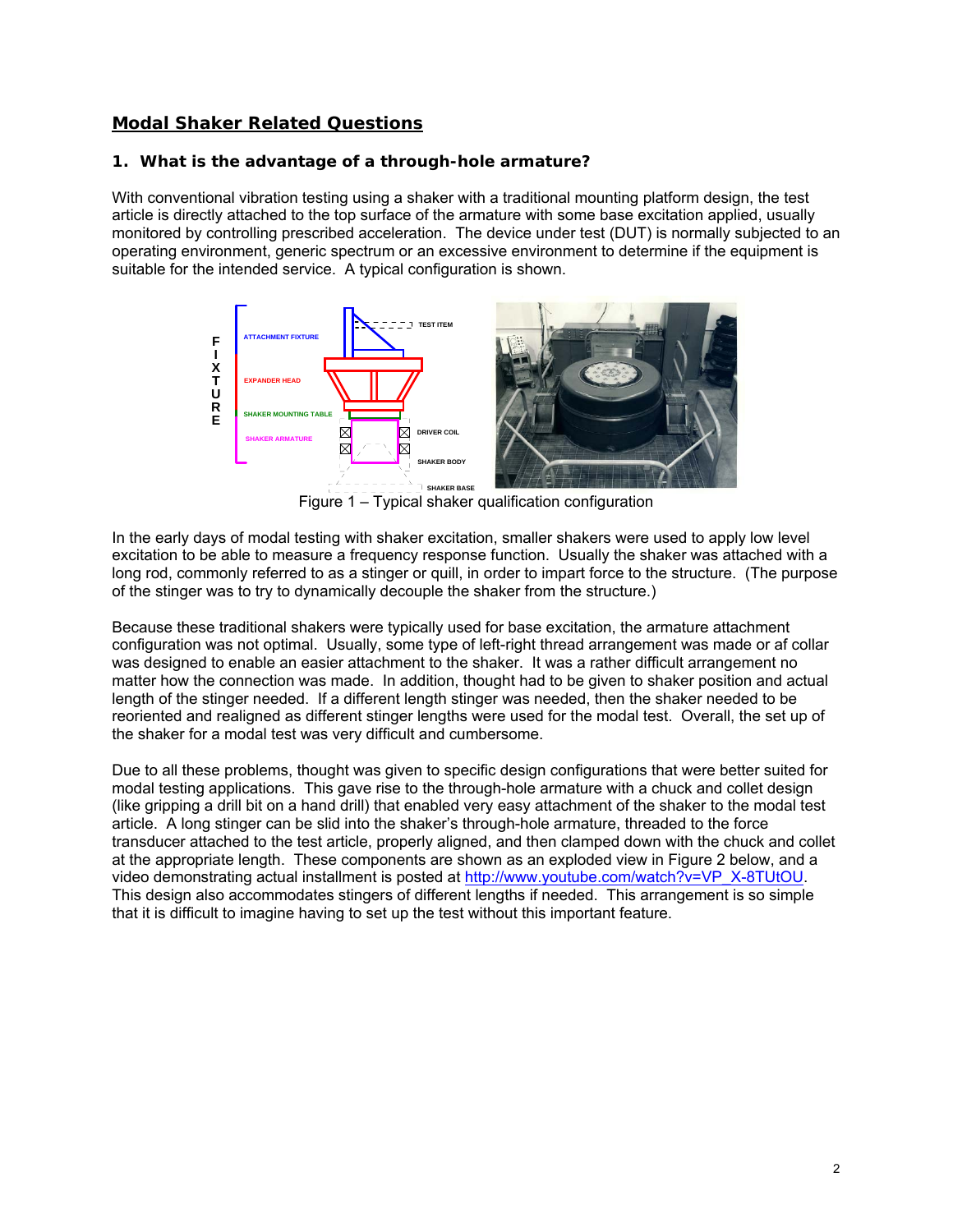

Figure 2. Exploded view of shaker, two-part chuck, collet, stinger and force transducer.

#### **2. When do I need to use inertial masses? What frequency does it become important to use inertial masses?**

Many times it is difficult to support a shaker from a floor-mounted fixture, such as the Model 2050A lateral excitation stand shown in Figure 3 below. In these cases, the shakers may be hung from a support cable attached above the test article. Often masses are attached to the base of the shaker trunnion to provide more inertia to push against for improved performance, typically this only an issue at very low frequency in the sub-10 Hz range.



Figure 3 – Typical shaker excitation setup

# **3. How critical is alignment to shaker performance?**

The alignment of the shaker is very important. Significant misalignment may cause damage and/or unnecessary wear to the shaker armature due to resulting side loads. In addition, the forces imparted to the structure will be measured incorrectly due to transverse load components, and the measured response functions will not be correct. This alignment issue causes difficulty in any shaker test. Care must be taken to provide the best alignment possible to attain the best possible measurements.

(In a future updates of this FAQ, measured frequency response functions will be included to show the distortion that may commonly result due to poor alignment.)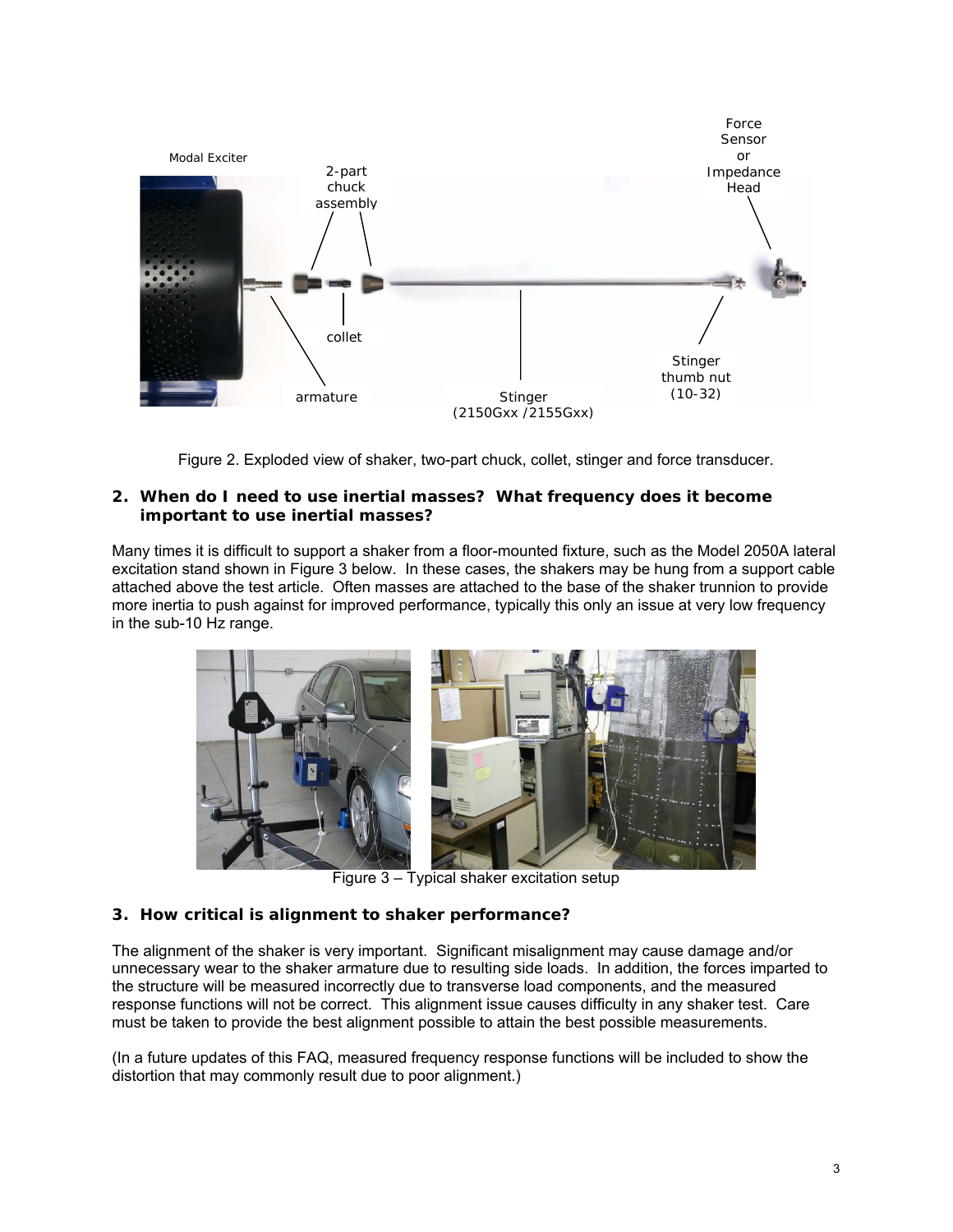## **4. What is the best way to align the shaker when setting up a test?**

In setting up a shaker test, typically the stinger is slid into the shaker's through-hole armature with the force transducer or impedance head attached to the end of the stinger. With the shaker collet loosened, the stinger can be extended in and out of the armature to obtain the desired length. Once this is done then the force gage or impedance head mounting pad can be affixed to the structure; the mounting pad is often attached using dental cement, two-part quick epoxy or a Loctite adhesive. Often a piece of foil adhesive tape is first adhered to protect the surface of the test article, with the mounting pad bonded to the tape.

If the alignment is correct, the shaker stinger will easily unthread from the force transducer or impedance head AND also thread right back in without any binding or difficulty whatsoever. This should be accomplished without the stinger putting side load onto the shaker armature, sliding easily within the chuck and collet assembly, which assures that the shaker and stinger are properly aligned.

At times there may be a threaded mating hole in the structure for mounting the force gage or impedance head and attaching the shaker. Alignment in these situations is much more difficult, requiring that the shaker and/or the test article be moved such that the fixed threaded hole places the stinger exactly in the correct position. The main point is that the shaker must be aligned such that the stinger can be very easily threaded in to the force gage or impedance head with no difficulty or binding whatsoever.

#### **5. Why does my shaker have multiple force ratings?**

Shakers actually only have one maximum force rating. However, shaker systems (i.e. the electrodynamic exciter paired with a specific power amplifier with accessories like a cooling package) have different system ratings. For example, the 2100E11 modal shaker has a maximum force rating of 100 lb pk. To attain this maximum force rating, the shaker must be driven by an amplifier with adequate power, for example, the 2100E18 power amplifier, which is rated at 1000 W. Additionally, to attain this maximum force rating without damaging the shaker, forced air cooling must be supplied to the shaker to dissipate the heat generated from the current flowing through the coils using, for example, the 2050E03 cooling package.

For typical modal applications, lower input force levels are desired. Therefore, the shaker can be used with instrumentation amplifiers such as the 2050E05 or 2100E21-400 power amplifiers delivered with the K2100E11 and K2100E035 systems respectively. The system solution includes certain features of interest to modal test engineers, such as voltage and current monitoring of the amplifier output, safe start, and a safety interlock that can be connected to the 2100E11 mechanical limit switches which prevents over travel of the shaker armature. Given the 400 W nominal power rating of these power amplifiers, the maximum attainable output force level of the system is only specified at 35 lb pk.

#### **6. At what time during a modal test set up should the shaker be attached to the structure?**

When performing experimental modal analysis with shakers, generally all the accelerometers are mounted and cables are run from the structure to the data acquisition system before the shakers are attached to the test article. The shaker set up, stinger attachment, and alignment are usually the last steps in the process. If attached before the rest of the instrumentation is set up on the structure, the shaker could be damaged due to settling of the structure on its soft supports or shifting of the structure during the course of test setup. This will cause misalignment of the shaker/stinger setup which may lead to incorrect measurements. As a result, the shaker is generally the last item to be set up and aligned when performing modal testing.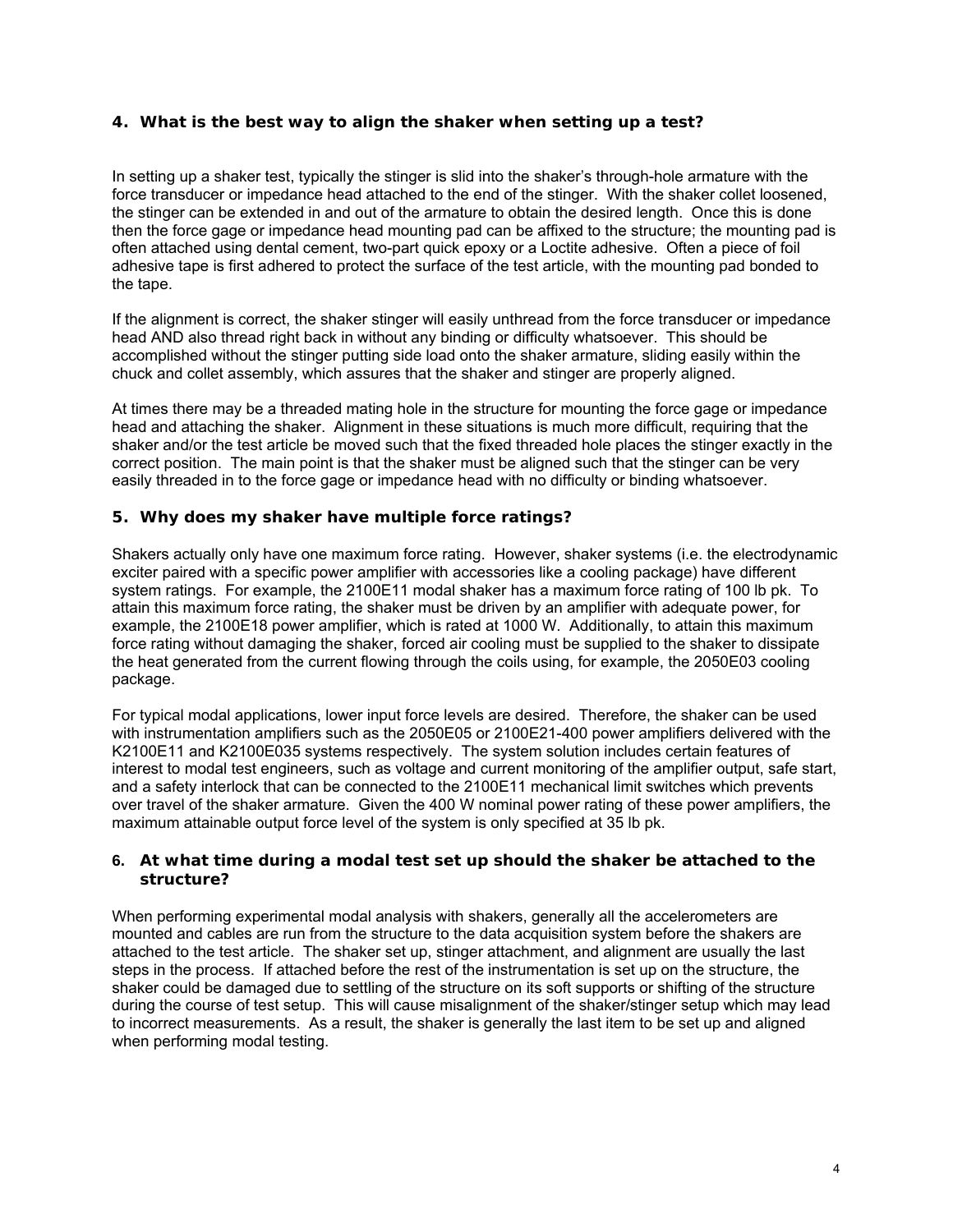## **7. Should I disconnect the stingers while not testing?**

Whenever a modal test is performed using shaker excitation, the shakers should be disconnected from the structure while data is not being acquired, whether it is between different test configurations or during periods of inactivity, for example over a lunch break or overnight. There are many reasons for this. During the set up of the test, there may be some shifting or settling of the test article. Commonly, airbag soft support systems are used to provide a free-free boundary condition during testing. These may lose air over time, shifting the structure. Additionally, an elastic shock cord (bungee) will creep in length over a period of time. In between tests, there may be some reconfiguration of the test article for multiple sets of test data. For instance, a vehicle's gas tank may be empty in one test and then filled in another test. Because of this, there may be a general shifting or redistribution of mass in the system, which in turn causes shifting of the test article relative to the original alignment of the shakers to the structure.

If the shakers are attached during down time between tests while the structure undergoes necessary reconfigurations, there may be side loads applied to the stinger attaching the shaker to the structure and the alignment of the system may be disturbed. These side loads will potentially bend the stingers, or worse, cause damage to the shaker armature. In addition, it may become difficult to disassemble the stinger from the structure once the alignment has been disturbed.

If the shakers are disconnected during periods between test cycles, it will be obvious if any misalignment has occurred upon reattaching the shakers for the next set of tests. If the original shaker alignment is disturbed, then the shaker must be realigned in order to provide a proper attachment to the system.

## **8. What is a trunnion? What can I do with it?**

The trunnion is a very important component of the shaker system. It is the "U" shaped support base that supports the electrodynamic shaker body itself. The shaker trunnion allows the shaker to be rotated in place and provides convenient mounting holes for hanging from a lateral excitation stand, for example the 2050A shaker stand. Without a trunnion, it is very difficult to set up a shaker for modal testing. The trunnion allows the shaker to be configured in different skewed orientations and angles for excitation. Skewing the input force can be particularly important for exciting structures with vertical and lateral modes that are highly uncoupled. The trunnion is also beneficial when aligning the shaker to the structure for modal testing.



Figure 4 – TMS 2100E11 modal shaker with trunnion and easy-turn handles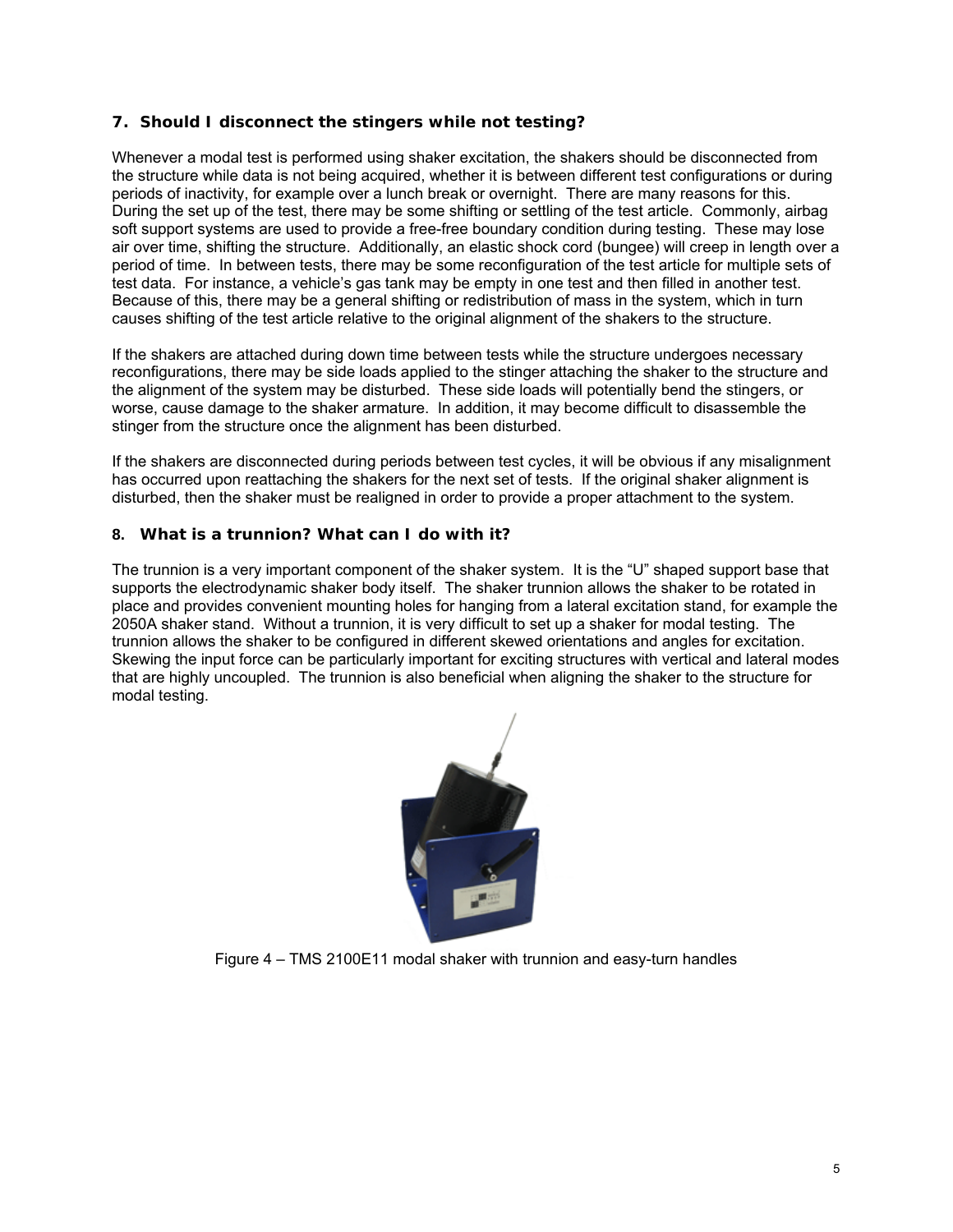## **9. How do I mount my shaker to the floor?**

When setting up for shaker testing, the shaker must be aligned with the structure in order to excite the structure in the desired direction. Most times the shaker force levels used are very low in amplitude with no need to bolt the shaker to the floor or another mounting arrangement. However, there may still be some vibration that transmits back through the base to the floor. In these cases, friction against the floor alone may not be enough to stabilize the shaker and it should be firmly affixed to the floor. For low levels of force, hot glue around the base is typically adequate. In instances where hot glue is not sufficient the shaker may be attached with bolts or a clamping arrangement to the floor.

Another possibility when exciting at low force levels is to sit the shaker trunnion onto sand bags or rubber mats. This approach may be quicker/easier that applying hot glue, but does not always work well enough to maintain proper alignment since the shaker can still vibrate out of place. If shaker base vibration is observed, make sure that the shaker alignment is checked during the sequence of testing to assure that misalignment is not introduced. In addition, the driving point frequency response functions should be routinely checked to make sure that no significant change in the system has occurred.

## **10.My shaker is vibrating out of place during the test, what should I do?**

If the shaker is vibrating out of place, misalignment of the stinger and armature will likely be introduced into the system. As discussed previously, proper alignment is critical to good quality measurements as well as to prevent damage to the shaker itself. Therefore, it is necessary to attach the shaker firmly to a base if exciting at levels that result in the shaker "walking about" during testing. In most cases hot glue provides a temporary bond of the shaker to the floor, solving this issue. Please reference the previous discussion on proper floor mounting techniques if this occurs.

## **11.What is the best way to support my shaker to provide lateral inputs to my structure?**

Usually a shaker stand such as the Model 2050A Lateral Excitation Stand (shown in Figure 4 below) or equivalent is used. The shaker needs to be supported at four separate points to allow appropriate horizontal motion of the shaker (as shown). At very low frequencies (below 5 to 10 Hz range), inertial weight is added to enhance the performance of the shaker system. These are generally heavy metal blocks that bolt onto the trunnion base, providing additional inertial mass for the exciter to push against while generating force input to the test structure.



Figure 5 – Typical shaker measurement setup examples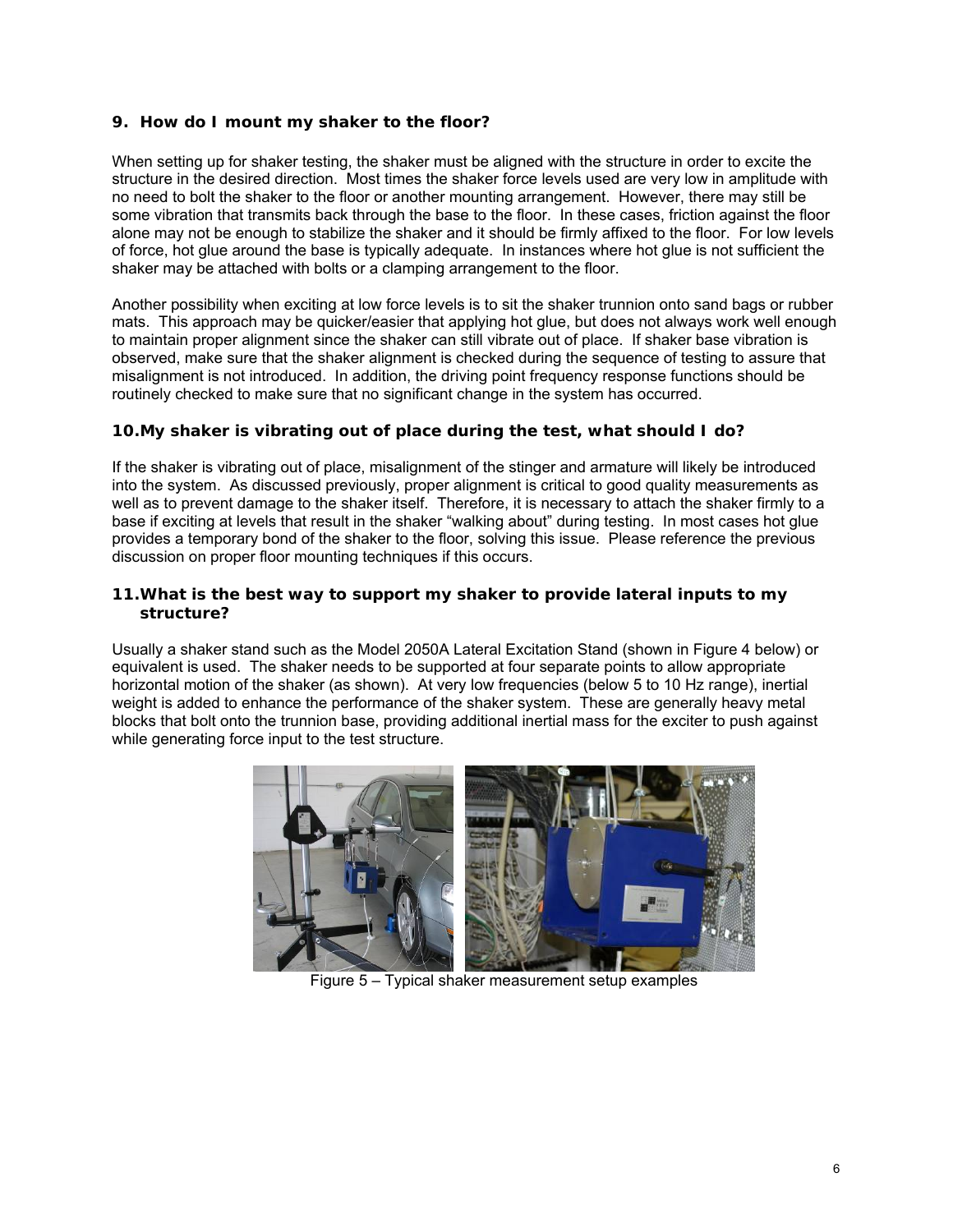## **12.What are the most common practical failures in a shaker installation/operation?**

Misalignment of the stinger is often a significant problem in modal testing. Given a large enough misalignment, the shaker armature coil windings will be damaged due to scraping. More commonly, misalignment results in distortion and poor quality measured frequency response functions, which are uncharacteristic representations of the true system. At times this will cause difficulties in estimating modal parameters from data that has been contaminated with poor shaker alignment. This type of measurement contamination is often overlooked because of other issues related to many inconsistencies in the test structure system due to noise, nonlinearities and other effects. It is all too easy to overlook this simple measurement issue due to other commonplace factors.

The main problem with shaker misalignment is that the force transducer or impedance head transmits transverse loads that do not align with the sensing axis of the transducer normal to the surface. This causes a distortion of the actual measured force that is applied to the structure. It is very important to make the best possible measurement and alignment is an important part of this process.

Another problem will result when the structure is too compliant at the point of shaker attachment. As a result, the shaker may not have enough stroke for the actual structure displacement observed during testing. While displacement is one effect, consider the shaker coil's velocity limitations (5.2 ft/s, around 62 ips for the 2100E11) as well. In these cases the structure wants to deflect (especially at resonant frequencies) and the shaker cannot "keep up" with the actual displacement/velocity of the structure. This causes a "force dropout" in the input force spectrum, especially at resonant frequencies. Many times this will be referred to as impedance mismatch between the shaker and structure. In order to remedy this, typically the shaker will need to be moved to another suitable input location where the structure is not as compliant, yet still adequately excites all the modes of interest.

## **13.What type of maintenance does my shaker require?**

- **Normal wear and tear. What to do?**
- **Broken/cracked flexure. What to do?**
- **Misaligned armature. What to do?**
- **Shorting of coils. What to do?**

The shaker is a sealed device requiring little or no regular maintenance if the operating instructions described in the user manual are followed. Normal wear and tear of the shaker can be addressed by cleaning the shaker body of debris. Pressurized shop air (through the body's vent holes) can be used to blow any free particles from the internals that may scrape the armature. Before attempting further inspection or service, always disconnect the drive cable of the shaker from the power amplifier.

Damage to the armature's flexure suspension due to either mechanical or electrical overdrive of the shaker may be handled by replacing the damaged flexure elements with new ones. The moving armature is suspended in the gap of the magnetic field circuit a set of radial flexures. Vertical foreshortening flexures provide axial support as well as lateral and rotational restraint of the armature assembly. Use a screwdriver to remove the screws that hold the shaker cover and inspect the armature suspension for damaged flexures. Watch out for damaged, fatigued or discolored flexures, typically near the mounting points. Damaged flexures must be replaced with new ones. Check that the armature is properly centered in the gap and moving without interference before replacing the shaker cover and attempting to use the shaker. If it appears that repairs are necessary, the shaker should be shipped to our facilities in Cincinnati, Ohio, USA. Please contact The Modal Shop for details and to request an RMA (Return Material Authorization) number.

Repair of damage to the coil, exciter body or magnet core should not be attempted in the field in any circumstances. Regarding the health of the coil, the shaker should have a DC impedance around 1 $\Omega$ (models 2025E and 2060E) and between 3Ω to 4Ω for model 2100E11. Check the shaker impedance with a multi-meter for a short or open circuit. If the measured impedance is much lower than expected, then some of the coil windings may be shorted and the performance of the shaker will lessen. If the measured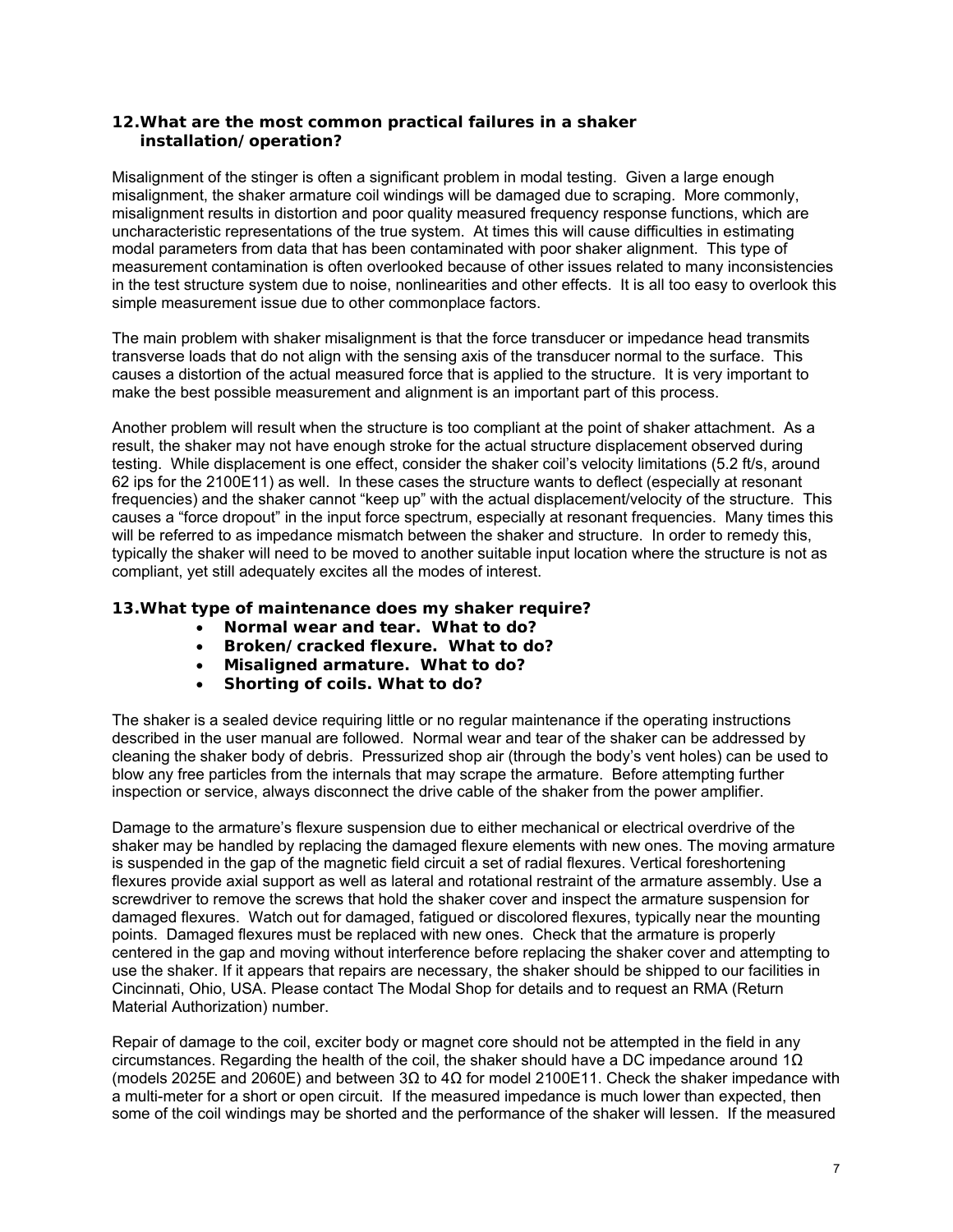impedance is infinite, then the coil windings are open. In both cases, the unit should be sent back to The Modal Shop for repair.

All shakers have an in-line fuse to protect the coil in the event of an electrical overdrive of the shaker. The 2100E11 modal, for example, has an internal 10A fuse that can be inspected by removing the four screws that hold the shaker cover. Other shaker models from The Modal Shop have the fuse in-line with the cable inside a yellow capsule. Inspect the electrical wiring and replace the fuse with a new one if necessary (spare supplied in the shaker accessory kit). Do not attempt to replace the fuse with a higher current fuse as it will not protect the shaker in the case of another electrical overdrive.

# **Amplifier Related Questions**

#### **14.What is the difference between the constant current and constant voltage settings on the shaker amplifier? What applications are best for each?**

Most shakers for general use are set up with current amplifiers. When using some of the more common shaker excitations techniques used today for modal testing, this does not provide for good frequency response measurements. This is especially true for burst random excitation which is very widely used in modal testing with single or multiple shakers. When using burst random excitation, the response of the system needs to decay to zero before the end of the sample interval of the FFT analyzer time capture. With current amplifiers, the armature of the shaker coil is allowed to freely float after the excitation is terminated. For very lightly damped systems, the excitation and response may linger on well beyond the sample interval.

However, when the amplifier is set up as a voltage amplifier, the back EMF effect (the electromotive force caused by the structure motion driving the shaker armature through the coil) provides resistance to the armature and helps to cause the system response to decay more quickly. This may seem to be inappropriate because the shaker system is then supplying damping to the measurement, but is not an issue as long as the force is measured for the entire measurement. Then the correct input-output relationship is measured. (It is also important to note here that the force needs to be measured and not the electrical parameters of the amplifier in order to make the correct measurement.)

## **15.My amplifier has a current monitor output. What is it for?**

In some general shaker qualification type testing, it is common that the current may track reasonably well with the actual force applied to the structure. As a result a current monitor is often provided by the amplifier to make an easily measured force estimate. However, there no substitute for measuring the actual force imparted to the structure during modal testing. Also, the force must be directly measured when using an amplifier set in voltage mode. For modal applications, use of the current output is not considered to be an accurate representation of the force applied to the structure in either mode, particularly higher frequencies where dynamics within the stinger/force transducer setup assembly may cause errors that would be undetected by monitoring the current only.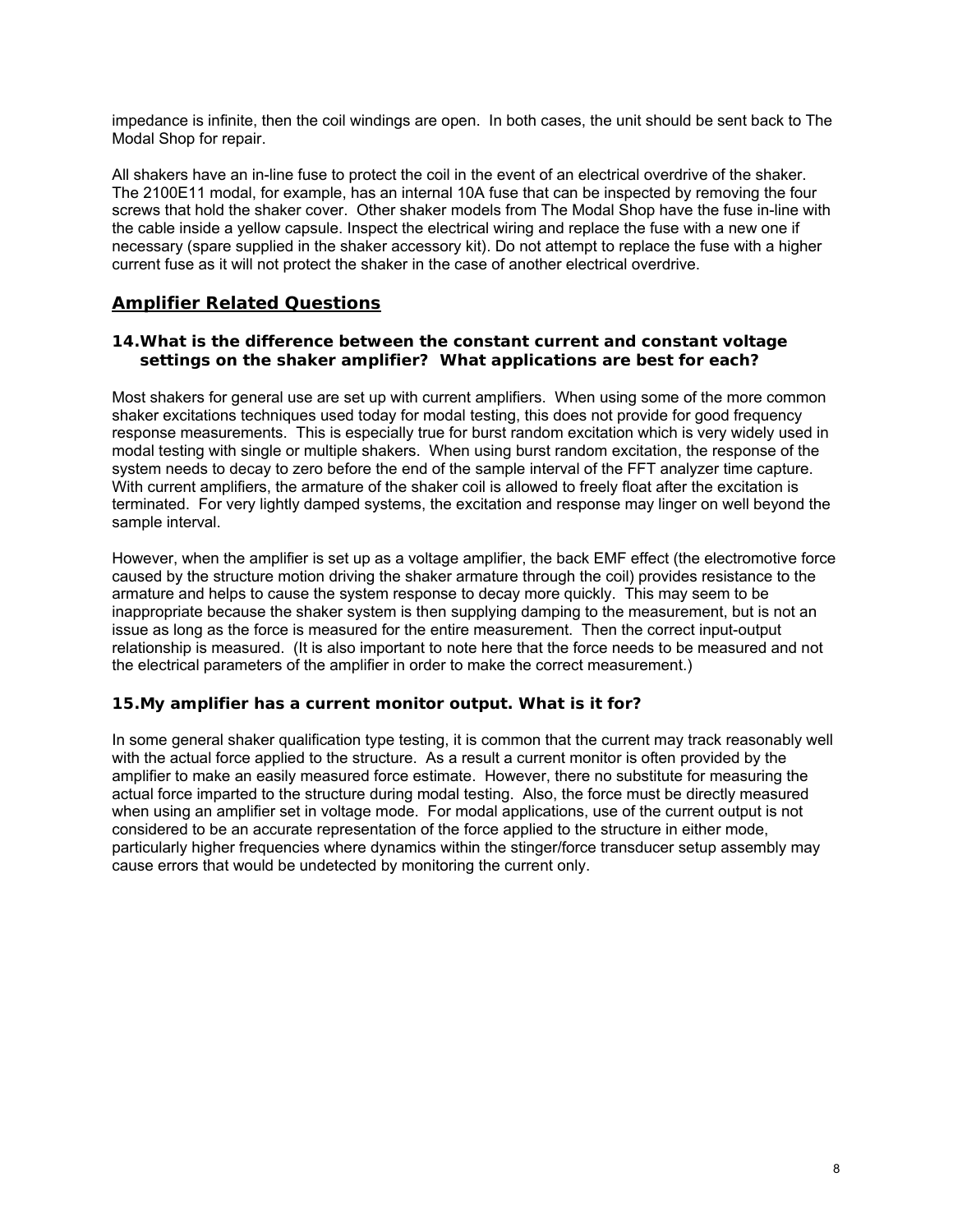## **16.How well does the amplifier current output correlate with the excitation force?**

In some cases, the force and current may track together but this is not always the case. Therefore, it is important to always measure the actual force imparted to the structure during shaker testing when measuring frequency response functions. A dynamic piezoelectric force transducer should be used, such as a PCB 288D01 impedance head (ideal for modal driving point measurements) or PCB 208 series force transducer, for accurate force measurements.

#### **17.Can I use amplifier current output to accurately estimate the excitation force input to the test structure?**

For applications of general vibration testing with large shakers, current is generally considered to be a fairly good estimate of the force applied to the system. However, for modal testing, the shaker is set up with a stinger to attach the shaker to the structure. The stinger assembly may also affect system dynamics. As a result, the force transducer or impedance head should always be measured on the structure side of the stinger in order to measure the force directly imparted to the structure. It is imperative to use a force transducer to measure the actual force imparted to the structure. There is no substitute for measuring the actual force.

## **18.What is the importance of the frequency specification of the amplifier?**

Depending on the frequency range to be tested, the amplifier frequency range must also be considered to insure that the excitation signal provided to the shaker is properly conditioned. If not, the amplifier itself may induce significant distortion into the shaker's drive signal, compromising the quality of the measurement.

# **Stinger Related Questions**

## **19.Why should I use stingers?**

Stingers, sometimes also called quills, are required to perform modal testing with shakers. The shaker head should never be directly attached to the structure for modal testing. This would provide very poor frequency response measurements. If the shaker were to be directly attached to the structure, there would be significant dynamic effects of the shaker imposed onto the structure, resulting in a dramatically altered frequency response function.

Basically, the stinger decouples the shaker system from the structure and applies force to the structure. The stinger is designed to be rigid in the axial direction and flexible in the lateral direction. Force transducers measure axial force but still transmit forces into the structure through the transducer's stiff casing. Therefore, any sideloads transmitted to the structure by the stinger through the force transducer are unmeasured and contribute noise on the measurement. A stinger that is properly designed, selected and aligned will reduce or eliminate this potential problem.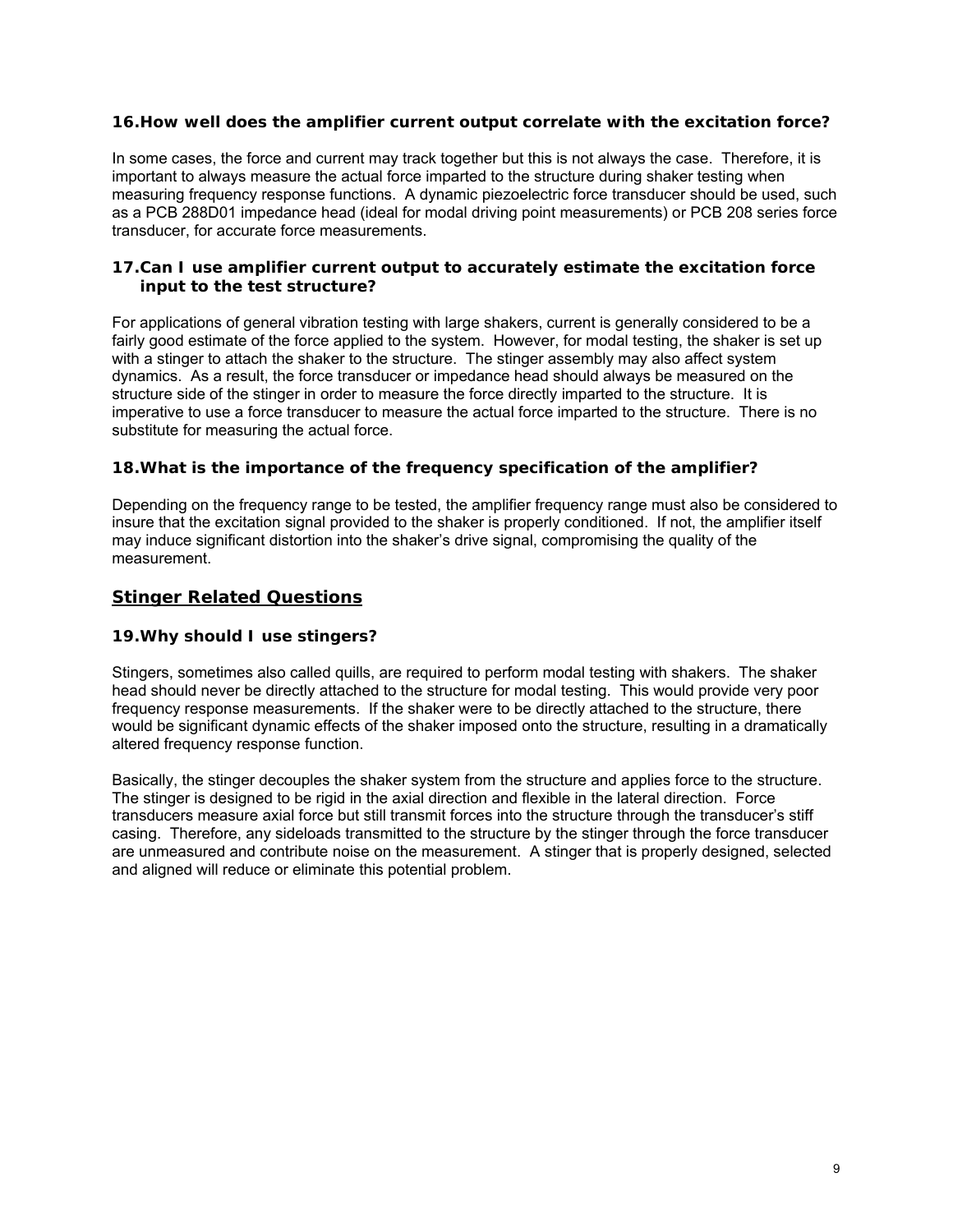

Figure 6 – A typical shaker measurement setup with stinger

Of course the shaker's dynamic subsystem will never be perfectly decoupled and there will practically always be some slight cross-axis force input to the structure. The intent of the stinger design is to be very stiff in the axial direction and extremely compliant to lateral loads to minimize this situation. The best stinger for minimizing any affects of cross-axis force input is a piano wire stinger, such at The Modal Shop model K2160G, which utilizes the through-hole armature design of a modal shaker allowing the wire to be pretensioned to "push" force into the test structure. The piano wire is completely flexible in the lateral direction, making it the optimal choice. Another alternative is a thin rod stinger design, such as The Modal Shop 2150G12, which also utilizes the through-hole armature design. Since this design is a stiff rod (rather than a wire) it does transmit some amount of force laterally. However, this style of stinger does not need to be pretensioned, and thus greatly simplifies setup. As a result it is more commonly used as an acceptable compromise of performance and ease-of-use.

The affects of the stinger assembly's lateral stiffness on the overall system is very dependent on the stiffness of the structure being tested. If the structure itself is stiff, then this is often not a serious concern. However, when the structure is flimsy or has a significant amount of rotational effect at the attachment point of the stinger then these lateral loads can become very important and a source of large measurement error. In addition, these rotational effects generally become more important at higher frequencies so it is always difficult to determine the actual impact on the overall results. One easy way to determine the effects of the stinger lateral and rotational effects is to make several test runs with the length of the stinger varying by +/- 10% and observe the change in the measured drive point frequency response.

## **20.How do piano wire stingers work? How are they pre-tensioned?**

Piano wire stingers are an excellent way to circumvent the problems with lateral stiffness associated with conventional stingers. Essentially the piano wire has no lateral stiffness to speak of. The piano wire is pretensioned with a load that is greater than the alternating load to be applied; a preload of 3 to 4 times the range is considered reasonable. The piano wire is fed through the core of the through-hole shaker armature; it is critical to have a modal shaker that is designed to accommodate this arrangement. A simple preload can be applied with weights or an elastic tie-down strap. With the weight applied, the collet is used to clamp the tensioned piano wire. As long as the applied load during shaker excitation is less that the preload, then the piano wire is an excellent way to transmit force and conduct a modal test, eliminating the effects of lateral stiffness in conventional stingers.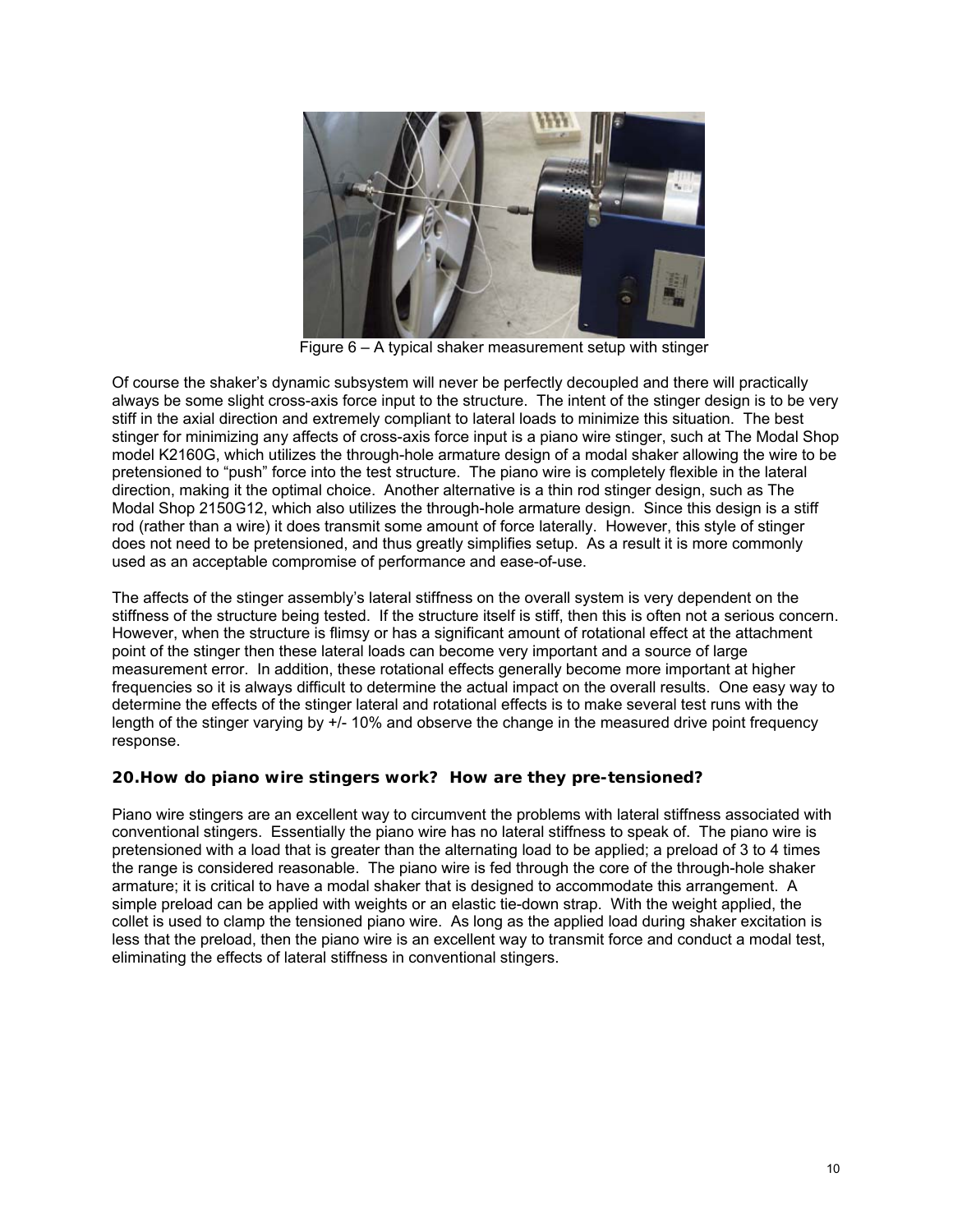## **21.How short (or long) should I make my stingers? What is the useable frequency range for force input based upon stinger type and length?**

The length of the stinger can be an issue in performing a modal test. Given too short of a stinger, the structure will be less decoupled from the excitation system and there will be some dynamic effects of the shaker on the dynamics of the structure. Given too long of a stinger, the stinger will buckle within the frequency range of interest and insufficient force will be transmitted to the structure. The effects of this would be evident in the force transducer's power spectrum measurement. Ideally, the stinger is set up to be as long as possible to maintain lateral flexibility but still short enough to transmit axial force without buckling.

(In a future updates of these FAQ, additional information with quantified example data will be provided for further understanding of this topic.)

#### **22.Why should I use a "modal" stinger (thin rod type, like models 2150 or 2155) instead of threaded rod stinger?**

The modal stingers are professionally made with the specific intent of being used for modal testing. They are intended to be used with modal shakers that are equipped with a through-hole armature design with a chuck and collet for clamping the stinger. The stinger can easily slide in the chuck's collet until aligned and attached to the force transducer or impedance head, then tightened in place like a drill bit. The thin rod is very weak in the lateral direction, minimizing the transmission of transverse force inputs. The model 2150 series is just 1/16" diameter while the model 2155 series is 3/32" diameter, each with a 10-32 threaded stud brazed on the end to connect to the force transducer or impedance head attached on the test structure. An ordinary threaded rod with a conventional shaker (not specifically designed for modal testing) can be used, but set up and alignment are often difficult and cumbersome. Since these stinger designs are threaded throughout, attaching them to a tapped hole at both the test structure and the shaker armature, at the same time, is rather difficult. These are also typically much stiffer in the lateral direction, generating transverse force inputs, a significant source of measurement error.

#### **23.How many degrees of misalignment can a standard stinger absorb at what inaccuracy level?**

The stinger is intended to be used to transmit force only along the axis of the stinger. It is very difficult to identify the exact level of inaccuracy that can be absorbed by a stinger. The thicker the stinger, the more misalignment it can physically support, but the more transverse force will be input into the system resulting in measurement error. The thinner the stinger, the more likely that any misalignment will bend the stinger, damaging it. However, since stingers are (relatively) inexpensive and intended to essentially be a mechanical fuse in your test setup, it is better to have an error in this direction. If you continue to bend stingers, damaging them beyond future use, it would follow that you have too much misalignment. At some point the quality of the measured data is suspect as well; however, this is dependent not just on the stinger but also on the structure under test and the frequency range to be considered.

(In a future updates of these FAQ, additional information with quantified example data will be provided for further understanding of this topic.)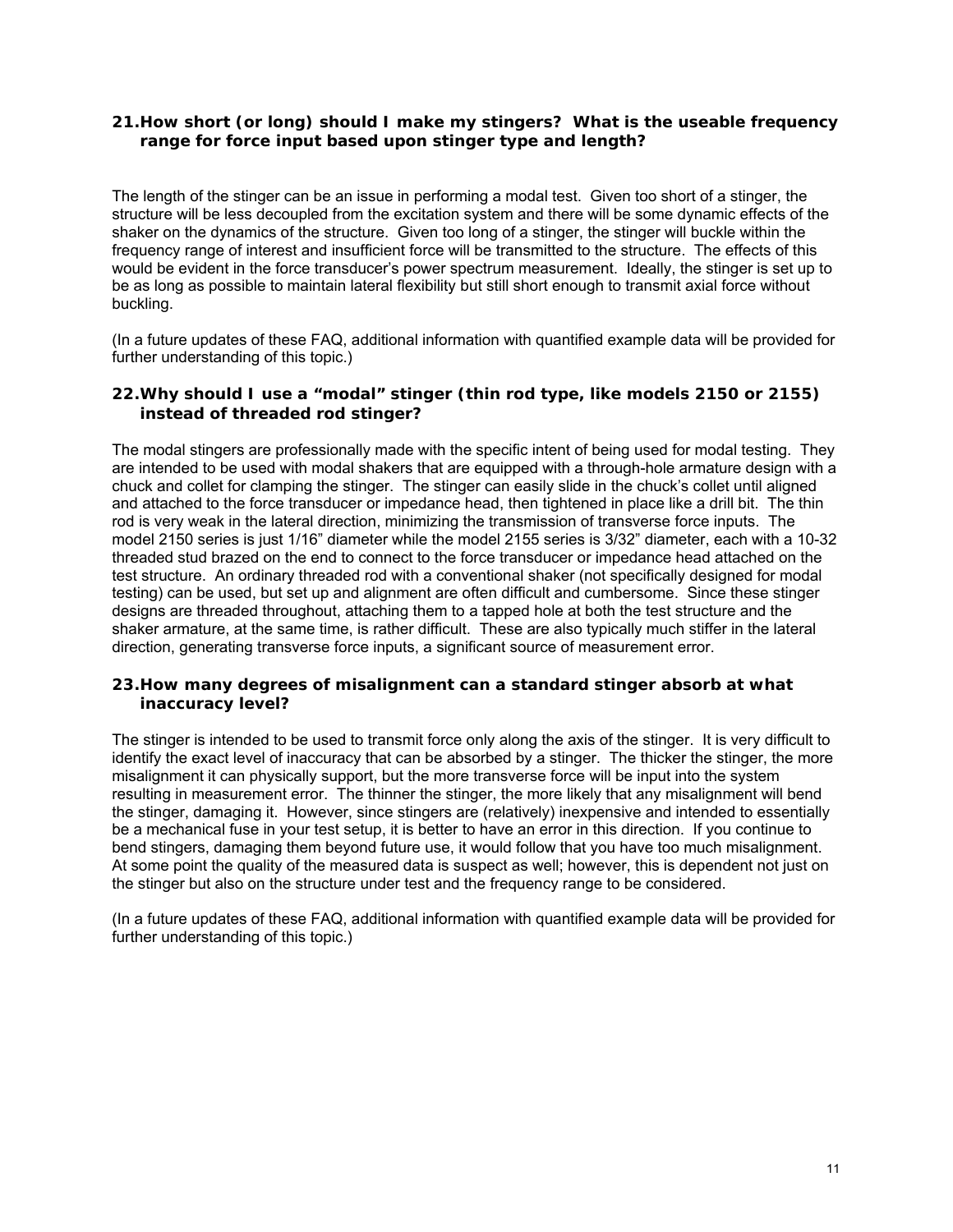## **24.When do I use the aluminum composite tube around the nylon 10-32 threaded rod stinger?**

The aluminum composite tube around the threaded rod is intended to provide additional stiffness to the stinger. Often times these are shipped together and they are installed and used "as is" for modal testing. Many times the aluminum composite tube provides too much lateral stiffness and may cause distortion of the measurement system. One way to determine the effect is to test the structure with and without the aluminum composite tube and further compare these results with a longer stinger configuration. If there is no difference in any of the measured drive point frequency response functions then there is no concern. But if there are differences, then assessment of the measured functions and which stinger system is most appropriate for the modal test needs to be identified.

# **Sensor Related Questions**

#### **25.What is the proper mounting technique for the force transducer?**

A very important consideration when mounting force transducers is recognition that force transducers are "directional". This means that force transducers are designed to accurately measure force on only one of its two mounting faces, for example labeled "TOP" and "BASE" on the PCB model 208 series. This is shown in Figure 7 below, showing a 208 series force transducer mounted to a 2155G12 rod style stinger. Note that for this model force transducer the "TOP" of the unit is the designed sensing surface and should be mounted directly to the test article. Some transducers, like the PCB model 288D01 impedance head, have an indication of exactly which side to mount to the structure. In any case, please consult the force transducer's user manual for identifying which mounting surface is intended to measure the force accurately. This is due to the fact that the force transducer itself has mass and stiffness. They are designed and calibrated to read force accurately on one of its mounting faces, and thus need to be installed accordingly.



Figure 7. PCB 208 series force transducer, shown installed on a TMS 2155G12 modal stinger

Another important consideration is that the force transducer should always be mounted directly to the test structure, between it and the stinger and shaker assembly. If the force gage is mounted on the exciter side, as shown in the illustration in Figure 8, then the dynamics of the stinger become part of the measured function. This is generally only an issue when using conventional shakers for modal applications because modal shakers have the through-hole armature design and would not accommodate mounting the force transducer in such a fashion.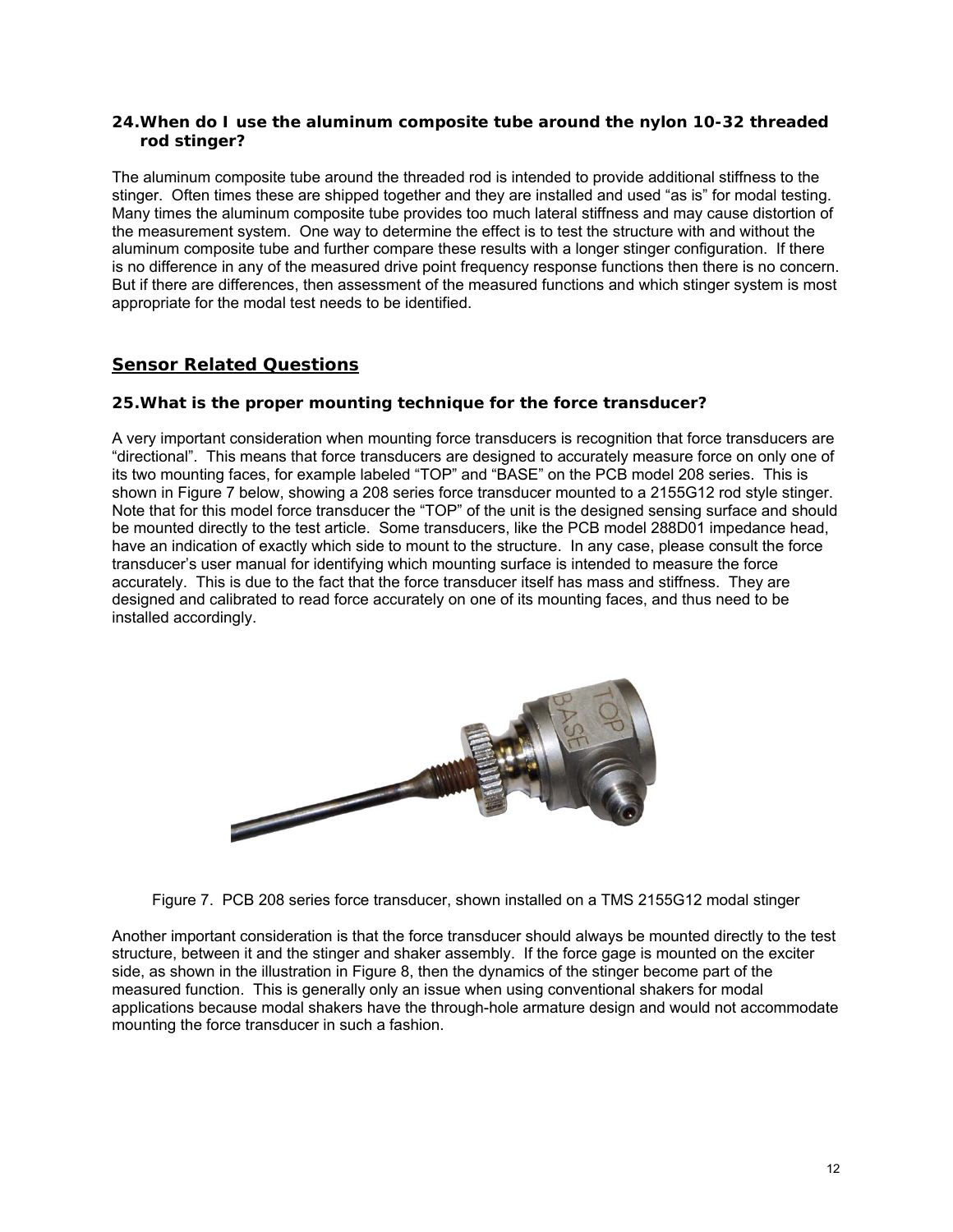

Figure 8 – A typical stinger setup showing proper force transducer location relative to the test article, threaded stinger rod and exciter.

The force transducer is usually mounted using a threaded adhesive mounting base, firmly attached to the test structure using dental cement or quick dry epoxy. Dental cement is ideal because it is extremely stiff, providing rigid attachment within the frequency range of typical modal testing. If the test structure can be drilled and tapped with an appropriate thread, directly attaching the force transducer to the structure is the best solution.

# **26.What is an impedance head? Why should I use it?**

An impedance head, like PCB Piezotronics model 288D01, is a transducer that measures both force and resulting response in one device. Today, this is typically an accelerometer and force transducer but in the past it was a velocity transducer and force transducer (which is where the name impedance head comes from and has lingered on even today though velocity is rarely measured). This is a critical measurement in experimental modal analysis and it is recommended that impedance heads be used in most cases. A combination of a separate force transducer and accelerometer, mounted next to each other, is often used instead, but the convenience of measuring the driving point with a single transducer and validating reciprocity between input locations is best obtained with an impedance head.

# **Modal Excitation General Questions**

## **27.What is the correct amplitude level for modal testing applications?**

The excitation levels for modal testing are usually reasonably low. There is no need to provide large force levels for conducting a modal test especially if appropriate response transducers (accelerometers) are selected with good sensitivity and resolution, as well as high quality, high resolution (24 bit technology standard in today's commercial offerings) data acquisition systems. The level only needs be sufficient enough to make good measurements. In fact, larger force levels tend to overdrive the structure, exciting nonlinear characteristics of the structure and providing poorer overall measurements than with lower level force tests. For this reason on larger structures, it is often desired to use multiple shakers at lower force levels to more evenly distribute force than a single shaker at a high level.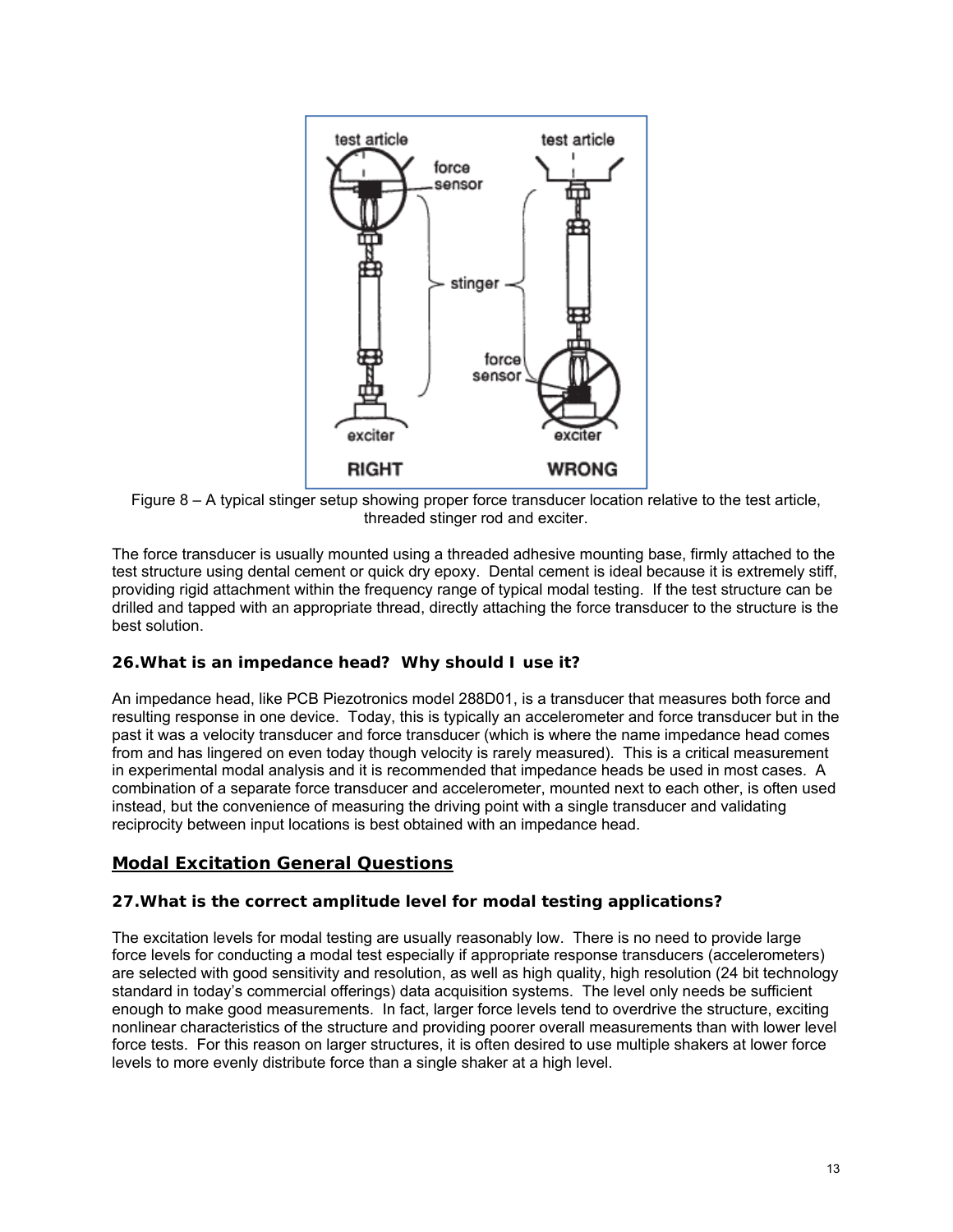## **28.How many shakers should I use in my modal test?**

The number of shakers is often a difficult question to answer. Frequently we are limited by the total number of output sources in the data acquisition system or shakers available in the test lab for modal testing. Usually two to four shakers are sufficient for most tests, particularly when testing larger structures like automobiles or aircraft; tests with more than five shakers are rare. Ultimately, there need to be enough shakers acting as reference locations positioned so that all of the modes of the structure are adequately excited and observed and good frequency response measurements are obtained. This includes having multiple shaker/reference locations to resolve repeated roots and/or closely spaced modes.

#### **29.How do I use an impact hammer to determine the proper position and alignment of my shakers for modal testing?**

The proper locations for shakers are heavily dependent on the frequencies and mode shapes to be extracted. Their location should be at points of adequate displacement in each of the modes of interest. It is common to perform pretest analysis using an impact hammer, like the PCB model 086 series, and an accelerometer to determine suitable "active" locations at each of the modes of interest. Impact hammers are very convenient because they provide hand-held freedom and flexibility to rove around the structure to test a large number of "trial points" to get an idea of the structural response. Then shakers can be set up at the necessary locations to adequately observe all of the modes simultaneously.

The location of the shaker is called the reference location for a modal test. If an inappropriate location is selected, then some of the modes may not be adequately excited and measured. This is another reason why multiple input shaker tests are conducted. But even with a MIMO test arrangement, much consideration needs to be given to the appropriate shaker reference locations. Suffice it to say that all of the modes need to be adequately excited by the reference location selected.

#### **30.What is the advantage of the different common excitation techniques – random, burst, chirp, sine, etc.?**

The main excitation technique used in modal testing today is burst random, used more often than others such as random, sine chirp and digital stepped sine. These are discussed with some brief comments. (Other techniques such as pseudo-random, periodic random, burst chirp and others are variations on these signals and are not discussed at length here.)

*Random excitation* was one of the first excitation techniques used because it was simple to create. The problem with random excitation is that the signal is never periodic in the sample interval of the FFT measurement and requires a window (commonly a Hanning window) to mediate the effects of leakage. Unfortunately, even with a window applied, the frequency response measurement suffers from leakage especially at the resonant peaks of the measurement.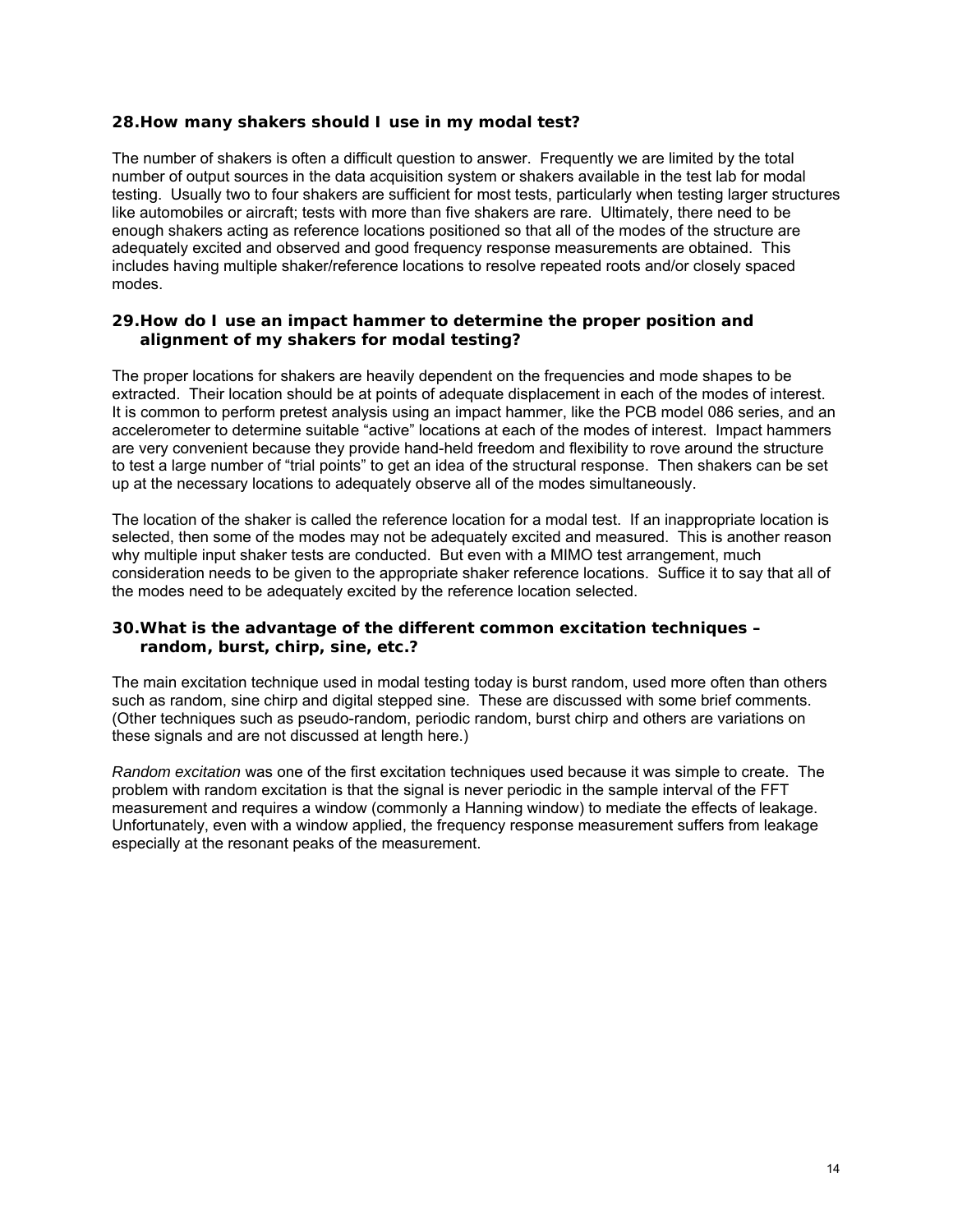

Figure 9 – A typical measurement sequence for random excitation



 $\frac{1}{\cos}$  and the state of  $\frac{1}{\sin \theta}$   $\frac{1}{\sin \theta}$   $\frac{1}{\sin \theta}$   $\frac{1}{\sin \theta}$  and  $\frac{1}{\cos \theta}$  and  $\frac{1}{\cos \theta}$   $\frac{1}{\cos \theta}$   $\frac{1}{\cos \theta}$   $\frac{1}{\cos \theta}$   $\frac{1}{\cos \theta}$   $\frac{1}{\cos \theta}$   $\frac{1}{\cos \theta}$   $\frac{1}{\cos \theta}$   $\frac{1}{\cos \theta}$   $\frac$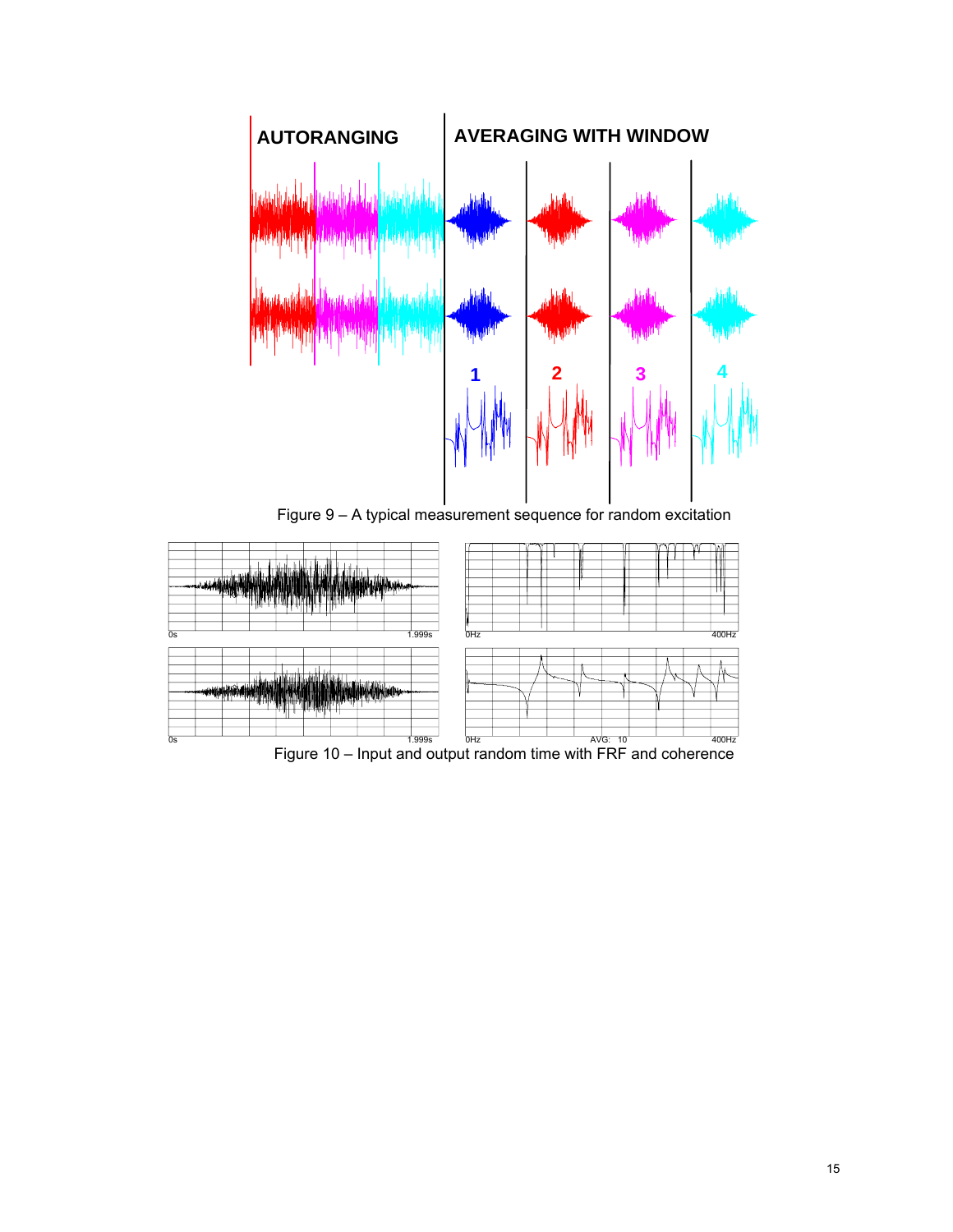*Sine chirp* is an excellent technique for testing systems that are fairly linear. This signal is a very fast swept sine where the frequency is swept from low frequency to high frequency within the time of one sample of the FFT analyzer. As a result, the signal is periodic in the sample interval once steady state response is achieved. This signal does not require any windows and does not suffer from leakage.

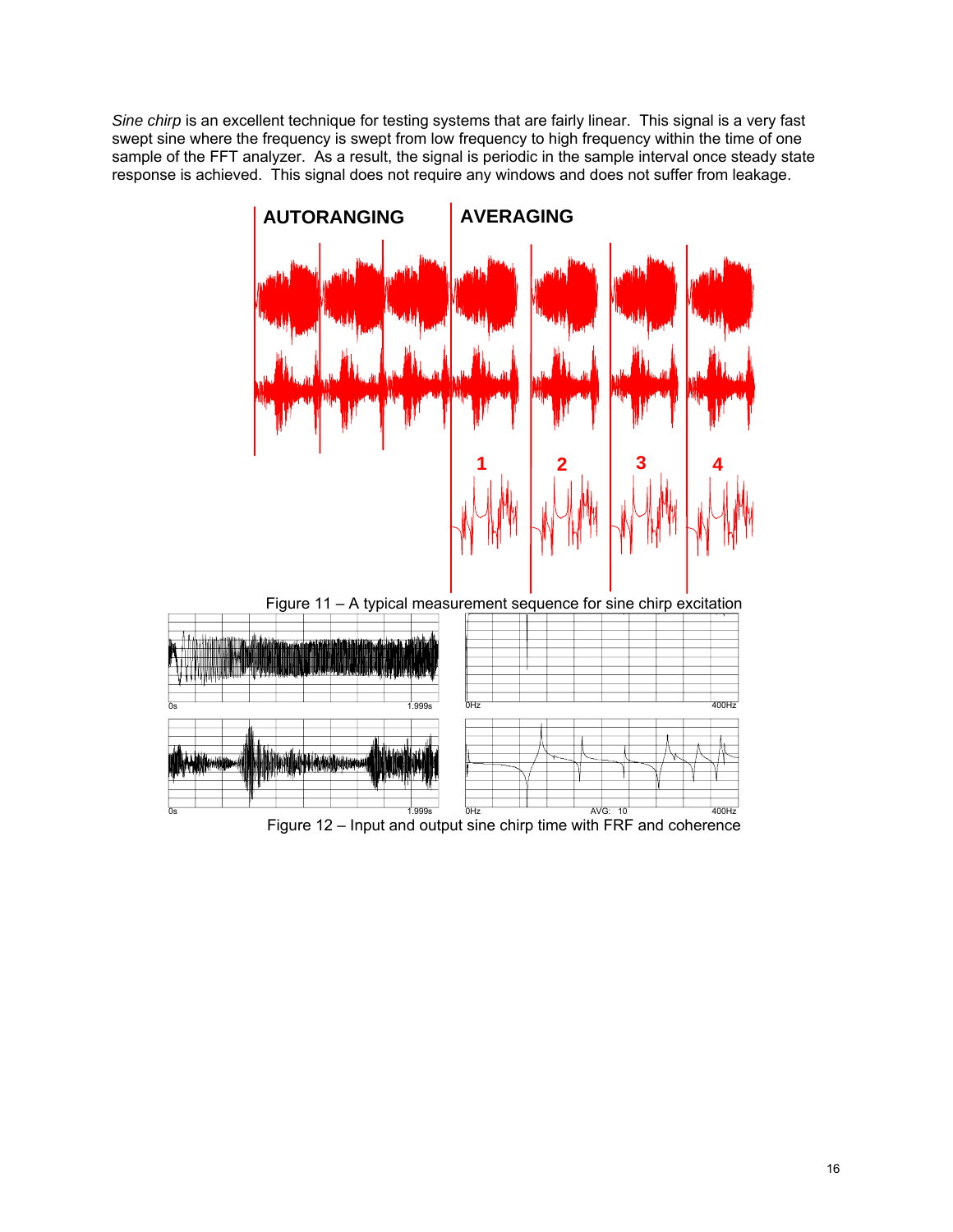*Burst random excitation* was developed in the early 80s and has remained as one of the more commonly used excitation techniques for experimental modal testing. The vast majority of all shaker modal tests today employ burst random technique.

Burst random is formed as follows: A random excitation is generated but is only applied for a portion of the data block. In this way, the excitation signal is totally observable within one sample interval of the FFT analyzer and there is no need for the use of windows since there is no leakage associated with the captured signal. (Note: Providing that the response measured on the structure is also totally observable within one sample interval of the FFT analyzer then there is no need for the use of windows since there is no leakage associated with the captured signal.) However, once the excitation is turned off, the structural response will die exponentially depending on the damping associated with the structure. If the response of the structure does not die out within one sample interval, then the burst should be shortened such that the response does end before the end of the sample interval. The burst can be controlled by specifying the percentage of the block over which the excitation is to be applied. Generally, this can be accomplished with most structures.



Figure 13 – A typical measurement sequence for burst random excitation



Figure 14 – Input and output burst random time with FRF and coherence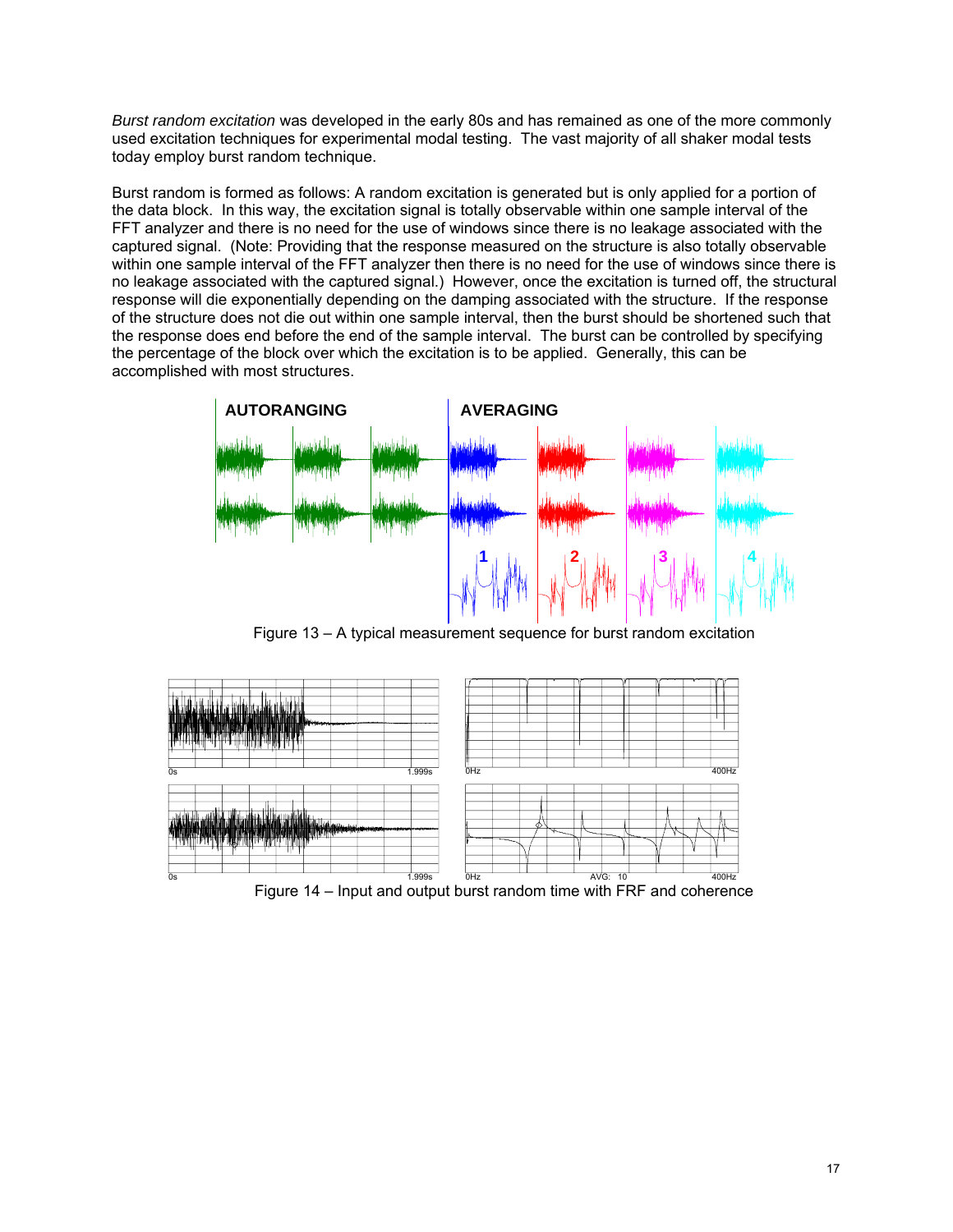## **31.Why bother with Multiple Input Multiple Output (MIMO) testing? Why can't you just run a Single Input Single Output (SISO) test several times?**

Multiple Input Multiple Output (MIMO) testing requires the use of multiple shakers to excite the structure with uncorrelated signals supplied to each of the shakers. This requires that all the shakers be simultaneously attached to the structures for the modal test, as well as separate independent uncorrelated output sources from the data acquisition system.

While it seems possible to test the structure with one shaker and then move that shaker to all the different shaker locations, conducting the test in this manner typically results in an inconsistent set of frequency response functions. This can be due to a variety of reasons such as an inconsistent mass load distribution from roving transducers or environmental changes altering the structure's mass and stiffness properties. When the different sets of data are combined, the resulting frequency responses are not as consistent as when all the data is collected simultaneously. The best measurement results have been achieved when all of the test data is acquired in a "single snapshot," eliminating any issues related to time invariance or structure stationarity.

To illustrate this point, reciprocal frequency response measurements were taken with a single shaker moved between two different locations using a SISO approach. Each measurement was taken twice, first using a random and then a burst random signal to illustrate the differences. The results are shown in Figure 15. Notice that the random signal has more variance and suffers from leakage even though a Hanning window was used. Clearly there is a difference in the two measurements shown; these two measurements should be exactly the same.

This measurement was repeated with a MIMO approach. Again a random excitation with a Hanning window and a burst random excitation were used. The variance using the random excitation can still be seen in the measurement even using the MIMO approach. Notice that the burst random MIMO approach provides the best measurement overall with a good frequency response where reciprocity is observed in the measurement.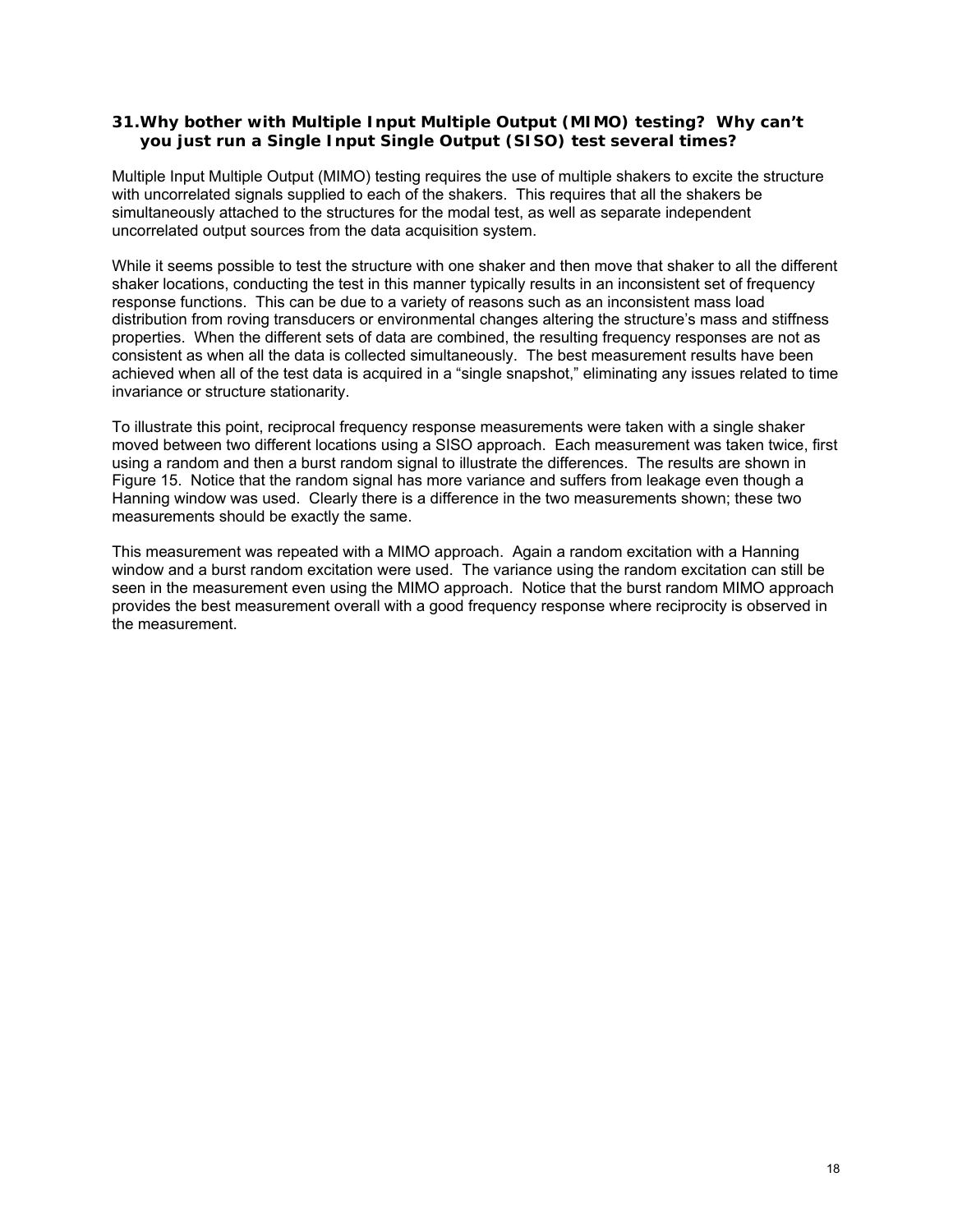

Figure 15 – SISO Reciprocity FRF with Random (top) - Burst Random (bottom)